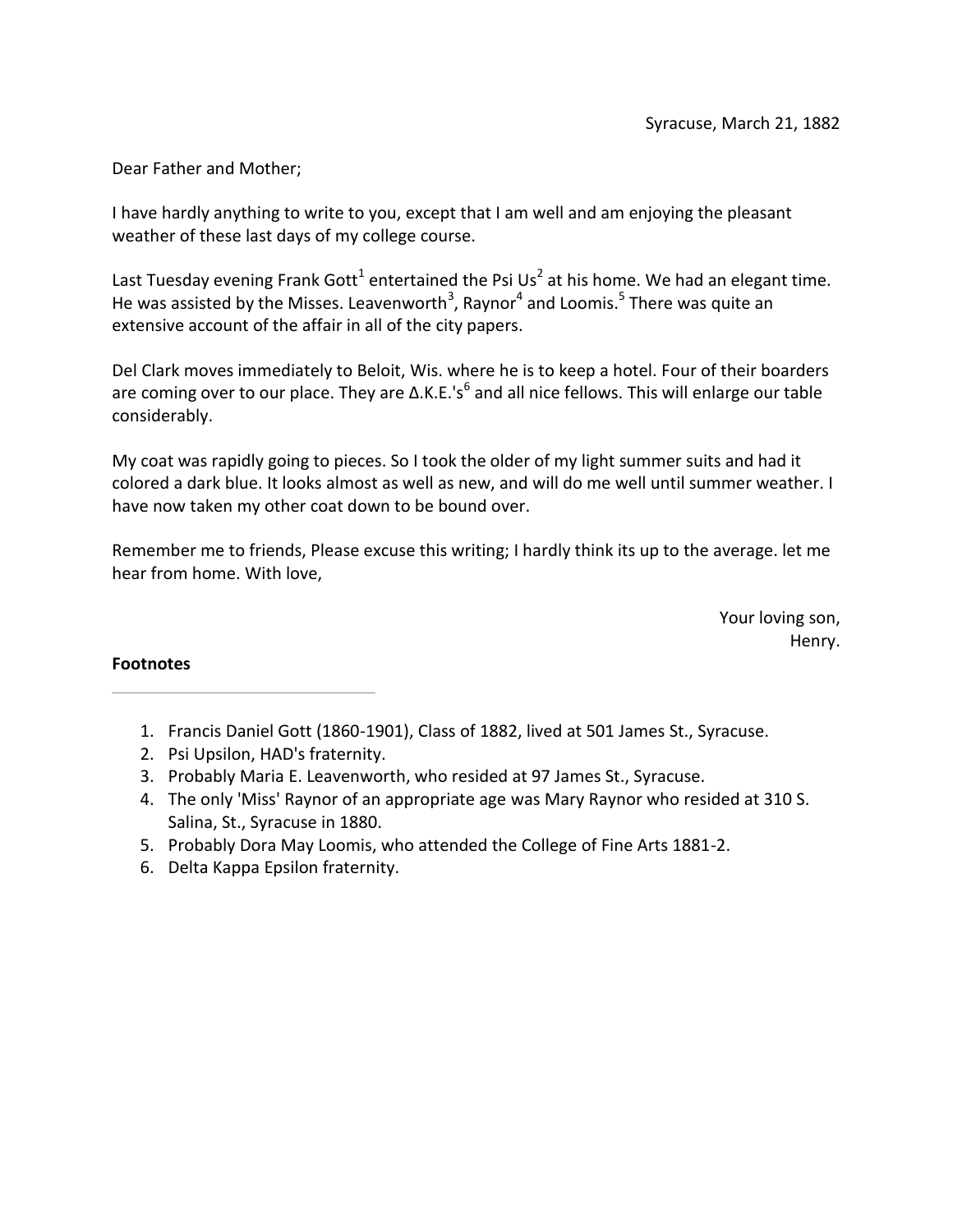Dear Father and Mother; Have just read the good news in the morning "Standard," i.e. the Syracuse Daily St; please send me Clark's paper when it comes out. I am anxious to know what he has to say about the decision of the Court of Appeals. I wonder if he thinks there are two sides to the question now.<sup>1</sup>

I received mothers letter last night. I do not believe the weather has been quite so gloomy here as in Cortland, at any rate, I have not needed any winter overcoat. I am glad to hear that mother is getting over her cold.

Owing to the sickness of Prof. Brown<sup>2</sup> and the absence of Dr. Bennett,  $3$  I did not have a recitation last week, and might just as well have been at home, however, the time has not been wasted. I got some books out of the Central Library, which would bear upon my thesis and have read very closely.

Yesterday we opened up the base ball season and consequently I am lame today. I have been elected President of the College Athletic Association.

I have ordered a new pair of pants. They will cost \$8.00.

I gave your letter, mama, to Aunt Lucy.<sup>4</sup> She is much better than she was. They were having visitors, some of Uncle Merrills<sup>5</sup> relations.

Mrs. Stone<sup>6</sup> has returned. She found her mother much better.

Our great trouble at the present time is dust. Great clouds of it are raised by the wind and driven through every crack and crevice. One hardly dares to open his window for a breath of fresh air.

I am going down town now. to have another sitting for my class pictures. So good-by,

Your loving son, Henry.

- 1. William H. Clark , proprietor of The Cortland Standard newspaper.
- 2. John Jackson Brown, professor of chemistry and physics, was the only Brown on the faculty at that time; the class in question was Christian Evidences.
- 3. Dr. Charles Wesley Bennett, professor of history and logic, 1871-1884.
- 4. Lucy Barnum Withey (1820-1892), great aunt of HAD.
- 5. Uncle Merrill was Lorenzo Merrill Withey, husband of Lucy Barnum, above.
- 6. Mrs. Hiram G. Stone (Ellen).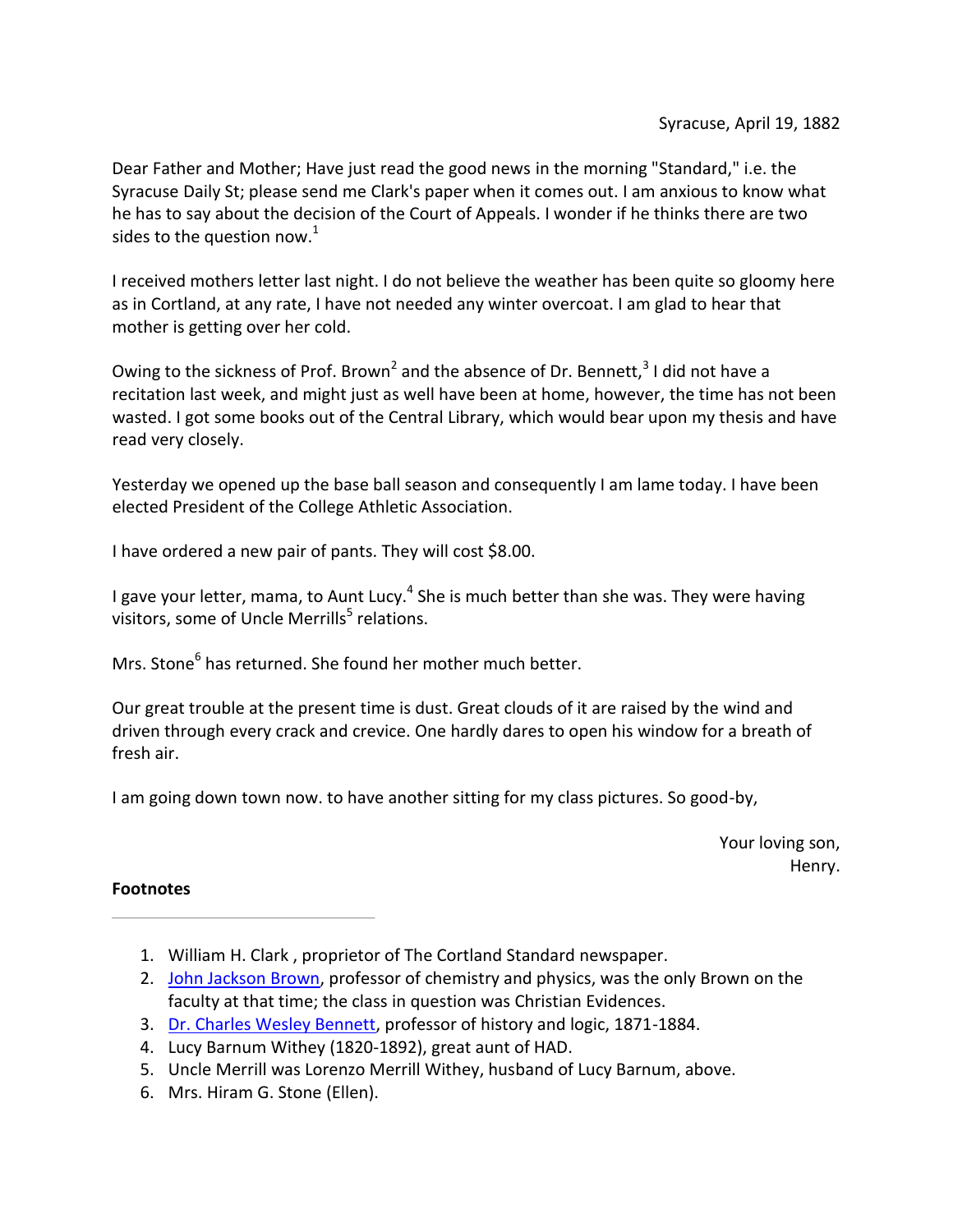Dear Father and Mother;

I have been very busy this week preparing for our convention<sup>1</sup> which begins next Wednesday. We expect to entertain over onehundred guests. Its going to be a very elaborate affair. Delegates from all the New England Colleges Etc. I have been engaged by the Journal<sup>2</sup> to write up the matter for them and not to stunt myself in regard to space.

The delegate from Ann Arbor has already arrived.

Please be sure about the money, the first of the week, as I shall need considerable.

I sent you an invitation. We have issued over a thousand to the public exercises and five hundred for our reception.

Good-by till next week when I shall breath free again.

Your aff. son, Henry.

- 1. Over 200 Psi Upsilon members attended the 49th annual convention hosted by the Syracuse University Pi chapter May 10-11, 1882.
- 2. Syracuse Daily Journal, newspaper.